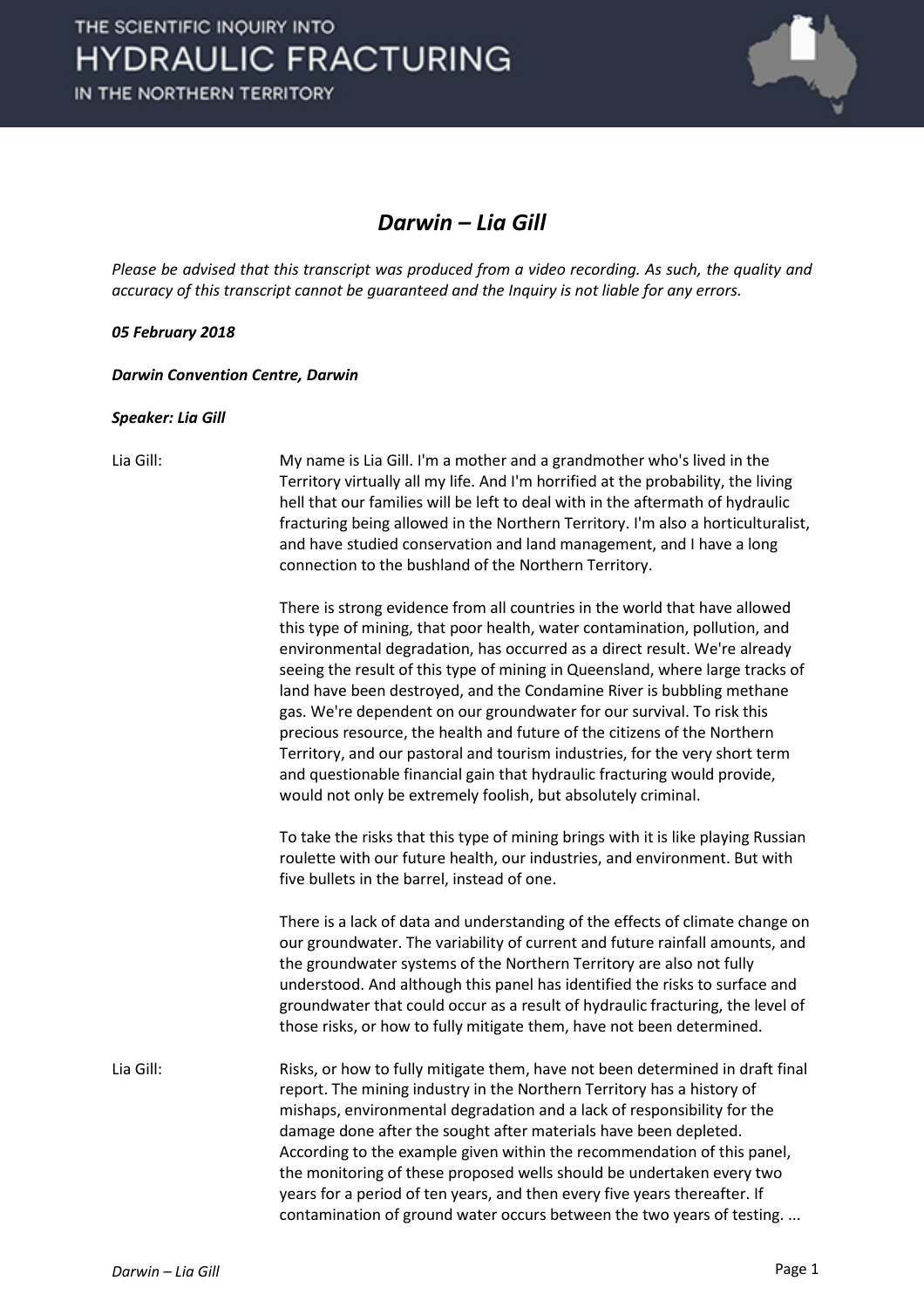# THE SCIENTIFIC INQUIRY INTO **HYDRAULIC FRACTURING**

IN THE NORTHERN TERRITORY



[Streaming stopped due to power outage because of the storm]

| Lia Gill:            | It will be too late to put in place any measures to protect of those affected,<br>or prevent the environmental damage that will result.                                                                                                                                                                                                                                                                                                                                                                                                                                                                                                                                                                                                                                                                                                                                                                                                                                                                                                                                                                                         |
|----------------------|---------------------------------------------------------------------------------------------------------------------------------------------------------------------------------------------------------------------------------------------------------------------------------------------------------------------------------------------------------------------------------------------------------------------------------------------------------------------------------------------------------------------------------------------------------------------------------------------------------------------------------------------------------------------------------------------------------------------------------------------------------------------------------------------------------------------------------------------------------------------------------------------------------------------------------------------------------------------------------------------------------------------------------------------------------------------------------------------------------------------------------|
| Hon. Justice Pepper: | Hold on a second, we're just having a few technical difficulties as a result of<br>the storm, and I do want this to be recorded.                                                                                                                                                                                                                                                                                                                                                                                                                                                                                                                                                                                                                                                                                                                                                                                                                                                                                                                                                                                                |
| Lia Gill:            | Like I'm not nervous enough.                                                                                                                                                                                                                                                                                                                                                                                                                                                                                                                                                                                                                                                                                                                                                                                                                                                                                                                                                                                                                                                                                                    |
| Dr. David Jones:     | Mm-hmm (affirmative)                                                                                                                                                                                                                                                                                                                                                                                                                                                                                                                                                                                                                                                                                                                                                                                                                                                                                                                                                                                                                                                                                                            |
| Hon. Justice Pepper: | Thank you, yes. Please continue. Thank you very much.                                                                                                                                                                                                                                                                                                                                                                                                                                                                                                                                                                                                                                                                                                                                                                                                                                                                                                                                                                                                                                                                           |
| Lia Gill:            | If contamination of ground water occurs between the two years of testing, it<br>will be too late to put in place any measures to protect the health of those<br>affected or prevent the environmental damage that will result. And indeed<br>there seems to be no clear measures to prevent this damage, should a leak<br>occur. Also in question is how often, if at all, these wells will be inspected in<br>years to come. Once the gas has been extracted, who will be monitoring<br>these wells for damage in 30, 40 or 50 years? Not the mining companies,<br>that's for sure. They'll be long gone.                                                                                                                                                                                                                                                                                                                                                                                                                                                                                                                      |
|                      | The amounts of water needed to carry out hydraulic fracturing operations<br>are phenomenal, and it has not as yet been made clear how the<br>contaminated water and chemical waste that are the by-products of this<br>kind of operation will be disposed of. The transportation of this water on<br>our roads poses yet another risk. The panel imply within the report that the<br>majority people in the [inaudible - Northern Territory] are okay with<br>fracking. This assumption was based on a report by the CSIRO, which found<br>about 57 percent of Territorian supporter extracted mining. This is not<br>reflected of the opinion of Territorians towards hydraulic fracturing. As<br>extracted mining describes all mining, and whilst many Territorians may, for<br>example, be supportive of open cut mines and such, there are clearly many<br>Territorians who are absolutely opposed to hydraulic fracturing. As has been<br>demonstrated by the many who have attended and voiced their concerns at<br>forums, and the record numbers that have attended protests against this<br>proposed mining practice. |
|                      | It would be interesting to see how many would vote to allow hydraulic<br>fracturing if a referendum was held. I'm pretty confident that sanity would<br>prevail, if we were able to put this matter to the vote.                                                                                                                                                                                                                                                                                                                                                                                                                                                                                                                                                                                                                                                                                                                                                                                                                                                                                                                |
|                      | It is obvious that our government cannot be trusted to be transparent in<br>regards to this proposed method of mining, as they are already advertising<br>for overseas investors into on shore gas mining in the Northern Territory,<br>which makes a mockery of the moratorium.                                                                                                                                                                                                                                                                                                                                                                                                                                                                                                                                                                                                                                                                                                                                                                                                                                                |
| Lia Gill:            | And shows that they have little concern or consideration for the rights or<br>opinions of the people they're supposed to be representing, and whose<br>interest they are supposed to be safeguarding. We can't drink money, and it                                                                                                                                                                                                                                                                                                                                                                                                                                                                                                                                                                                                                                                                                                                                                                                                                                                                                              |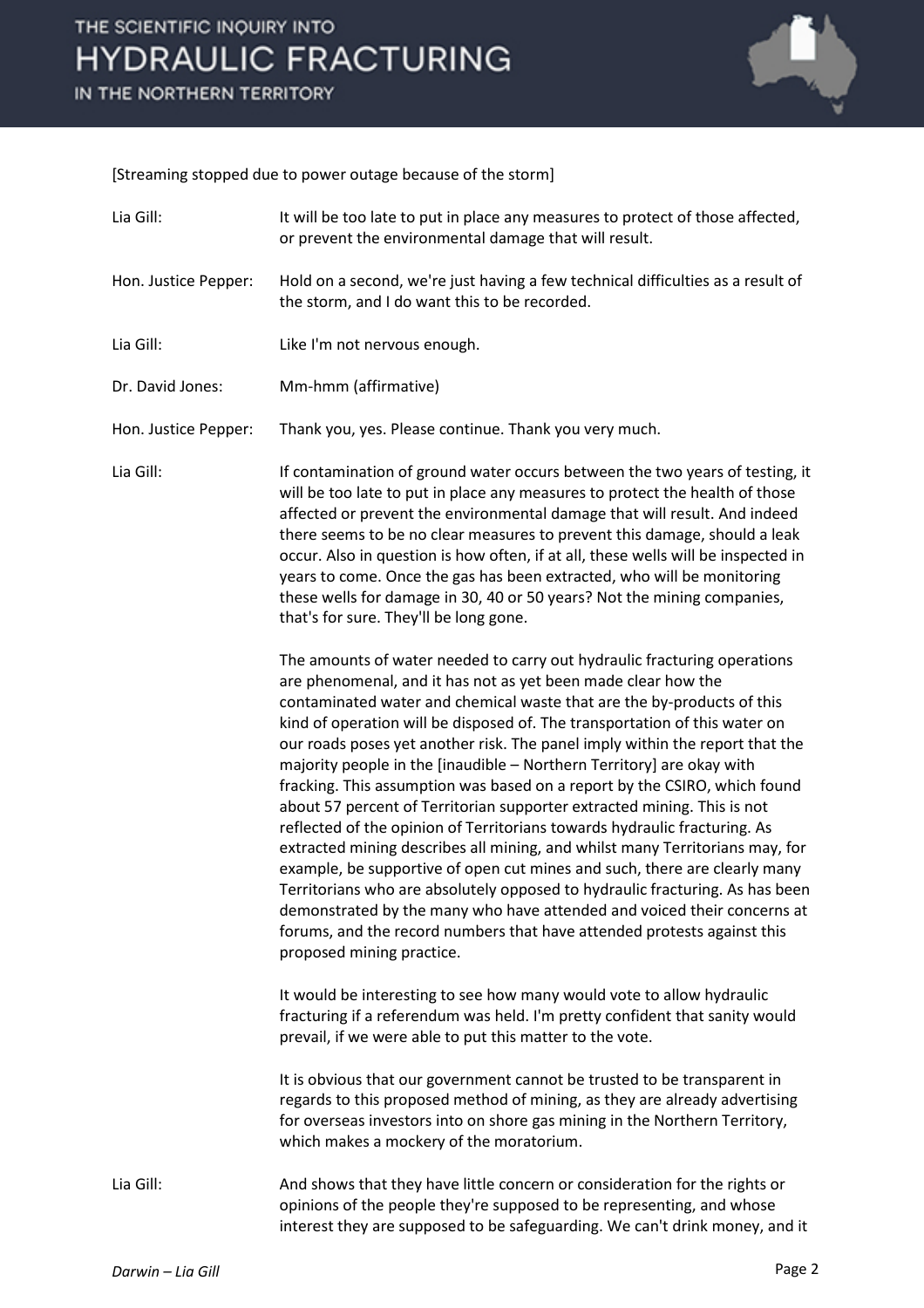

won't fix the problems that can, and in all likelihood will occur, if this form of mining is allowed. When our ground water is contaminated, and large areas of our environment are destroyed forever as a result of this proposed method of mining being allowed, our government will ultimately be responsible for the genocide and displacement of thousands of Territorians.

Our Chief Minister, Mr. Gunner, must listen to the overwhelming majority of Territorians who want to protect their water and environment for future generations and ban hydraulic fracturing from the Northern Territory. Thank you.

- Hon. Justice Pepper: Thank you very much. Any questions? Yes, Mr. Jones.
- Dr. David Jones: Maybe just one of clarification, when you're talking about two years periods of monitoring, that was specifically referring to pressure testing for well integrity. Not for the ongoing and regular ground water monitoring you were talking about, so.
- Lia Gill: Alright, so how often would that....
- Dr. David Jones: At best, online monitoring. So, that the data streams of monitoring premise and ground water would be going in every minute or two minutes.
- Hon. Justice Pepper: Continuous.
- Dr. David Jones: Mm-hmm (affirmative) And then full analysis every couple of months, or something like that so I just raise that as a point of clarification.
- Lia Gill: Yeah.
- Dr. David Jones: Because it is. ... There are two issues, one is how well the pressure's being maintained in the well, which relates to the strength of the casing. And then anything that might actually get out of it and go into the environment, so obviously you want to have very regular monitoring of the external environment to make sure that nothing untoward is happening.
- Lia Gill: And how long would that monitoring go on for? For the life of the well. And then we've also proposing monitoring as well, on a regular basis.
- Hon. Justice Pepper: These are recommendations we're making. It will be, obviously, a matter for the government as to whether or not it implements those recommendations. And indeed, of course, it's a matter for the government. Not us, as to whether or not hydraulic fracturing is permitted.
- Dr. David Jones: Mm-hmm (affirmative)
- Lia Gill: Yes.
- Dr. David Jones: Certainly, monitor regularly and monitor well. If it is to go ahead.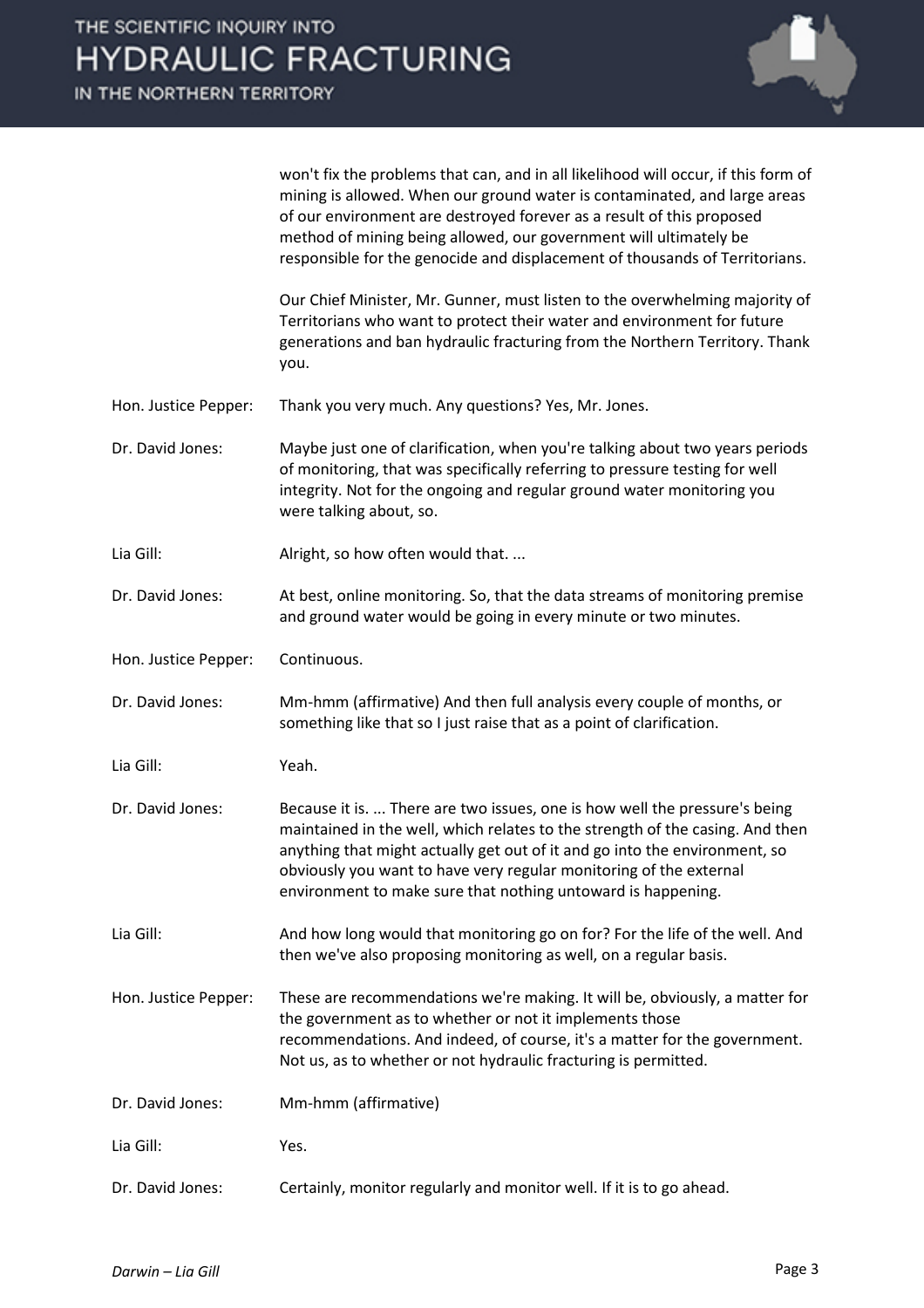# THE SCIENTIFIC INQUIRY INTO **HYDRAULIC FRACTURING**

IN THE NORTHERN TERRITORY



| Hon. Justice Pepper: | Yes, Dr. Smith has a question.                                                                                                                                                                                                                                                                                                                      |
|----------------------|-----------------------------------------------------------------------------------------------------------------------------------------------------------------------------------------------------------------------------------------------------------------------------------------------------------------------------------------------------|
| Dr. Ross Smith:      | I'm just asking for a point of clarification. You referenced advertisement for<br>foreign investors in onshore gas, was that the government that did that<br>advertising? Or, if you can provide reference to that.                                                                                                                                 |
| Lia Gill:            | Yes, government document. From a, where was it. I did write it down.                                                                                                                                                                                                                                                                                |
| Hon. Justice Pepper: | I was gonna ask about that, too, so I'm glad that it's been raised.                                                                                                                                                                                                                                                                                 |
| Lia Gill:            | Yes.                                                                                                                                                                                                                                                                                                                                                |
| Hon. Justice Pepper: | I'm quite keen to get my hands on a copy of that.                                                                                                                                                                                                                                                                                                   |
| Dr. David Jones:     | Mm-hmm (affirmative)                                                                                                                                                                                                                                                                                                                                |
| Lia Gill:            | Document minerals and energy involvement opportunities in Australia's<br>Northern Territory, was written by Ian Scrimgeour, Executive Director of the<br>NT Geological Survey. www.minerals.nt.gov.au. And it was group CORE or a<br>department of CORE. I only actually saw it the day before yesterday, so it's<br>relatively new, I would think. |
| Hon. Justice Pepper: | I was gonna say, do you know what the date on that document is?                                                                                                                                                                                                                                                                                     |
| Lia Gill:            | No, I looked for that and I couldn't see it on the document.                                                                                                                                                                                                                                                                                        |
| Hon. Justice Pepper: | Okay.                                                                                                                                                                                                                                                                                                                                               |
| Lia Gill:            | Itself, yeah.                                                                                                                                                                                                                                                                                                                                       |
| Hon. Justice Pepper: | Alright, well we will try and chase that down.                                                                                                                                                                                                                                                                                                      |
| Dr. David Jones:     | Yeah.                                                                                                                                                                                                                                                                                                                                               |
| Lia Gill:            | Yeah, let's see.                                                                                                                                                                                                                                                                                                                                    |
| Dr. Ross Smith:      | Do you have a copy of that document?                                                                                                                                                                                                                                                                                                                |
| Lia Gill:            | To be honest, it was on Facebook, but was from a reputable source and was<br>a government document.                                                                                                                                                                                                                                                 |
| Hon. Justice Pepper: | Alright, we'll try and, thank you for that additional information.                                                                                                                                                                                                                                                                                  |
| Lia Gill:            | Horror within the group of people that saw this, that it's already being<br>advertised.                                                                                                                                                                                                                                                             |
| Hon. Justice Pepper: | Mm-hmm (affirmative)                                                                                                                                                                                                                                                                                                                                |
| Lia Gill:            | Yeah.                                                                                                                                                                                                                                                                                                                                               |